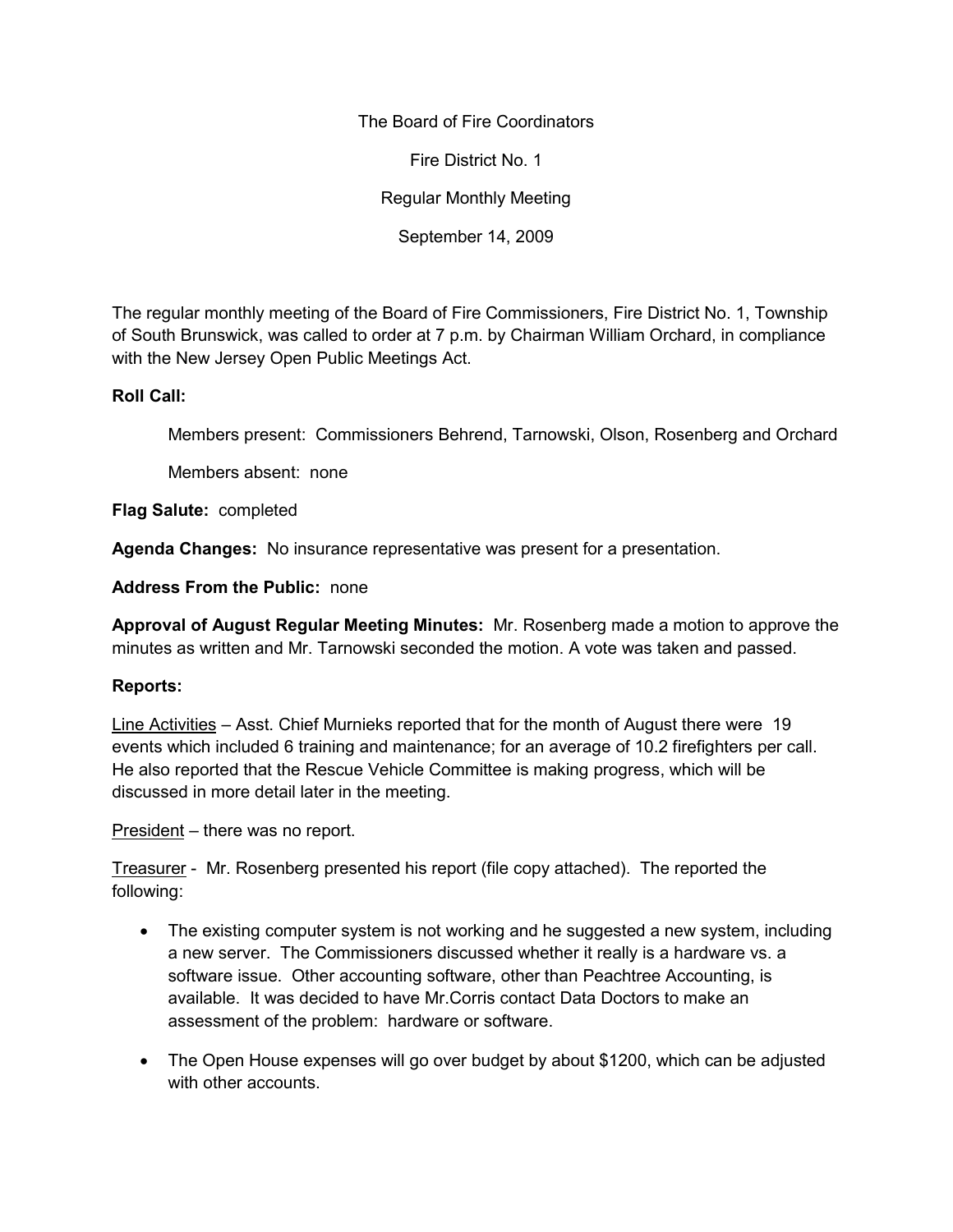The budgeting process will begin next month.

## Secretary – no report.

Fire Coordinator – Mr. Corris presented his report (file copy attached). Highlights included:

- A calibration kit has been purchased and training for all members can be arranged.
- There was a lighting strike on 8/18. There were a number of areas affected, including the emergency generator, telephones and fire panel. Repairs have been made but there are still some to go. Insurance claims will be submitted by Mr. Orchard.
- Truck 223 will have to nozzle replaced and then certified.
- Mr. Corris will attend the convention this weekend in Wildwood.
- Truck 230 was given to the Township Public Works Department for \$1.00.
- No change in Pre-Plans.
- NFIRS ongoing process.

Chairman – Mr. Orchard thanked the two Chiefs and Mr. Choffi for responding to the 8/18 lighting strike at the Firehouse.

Standing Committee Reports -

*Fire Company Liaison –* no report.

*Rescue Squad –* Mr. Rosenberg reported that Mr. Weis had contacted him to attend a meeting as to what needs to be added to a vehicle to make it a rehab vehicle. He referred this request the Company's Operation Chief. He will attend the meeting to get answers to some questions he has. Chief Perez presented a background on this situation.

*Public Relations –* The Newsletter is being worked on, however, there is still some room available. One additional item to be included will be a new State law that states people must yield to emergency vehicles. Also, the Open House is scheduled for 10/10. The Chief stated that this and other Township events may be cancelled if there is an outbreak of the Swine Flu.

*State Association -* The next meeting will be held in Wildwood on 9/18. Mr. Rosenberg will attend.

*Joint Board* – It was reported that there is a concern for firefighters regarding solar panels. These are "live" and there is no "shut-off" for the direct current. Obviously this is very dangerous situation for firefighters.

*Insurance –* Another quote will be provided and distributed prior to next month's meting. Mr. Orchard noted that a decision must be made before November 1<sup>st</sup>.